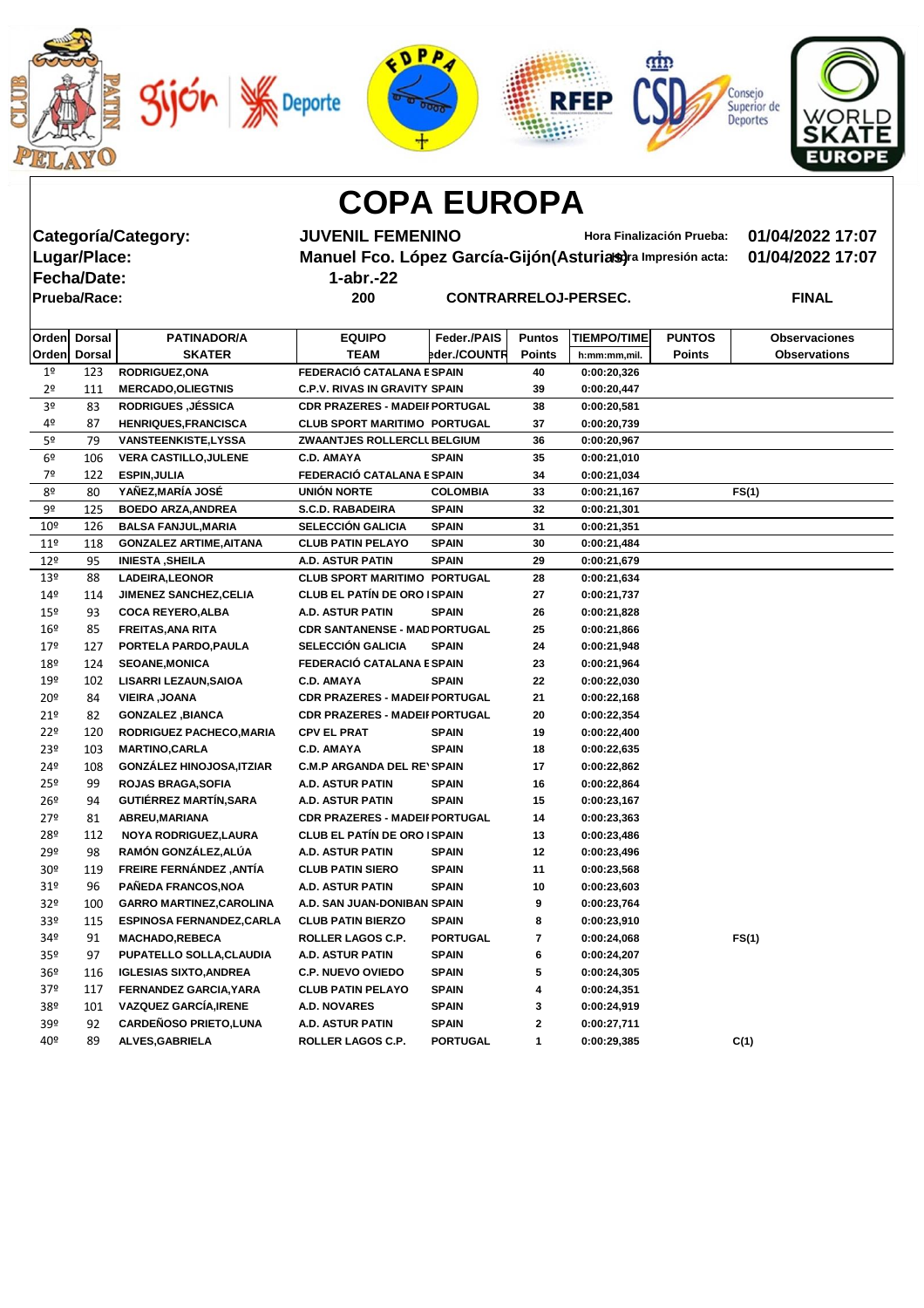









**Fecha/Date: 1-abr.-22**

Categoría/Category: **JUVENIL FEMENINO** Hora Finalización Prueba: 01/04/2022 20:39<br>Lugar/Place: Manuel Fco. López García-Gijón(Asturias)ra Impresión acta: 01/04/2022 20:39 **Manuel Fco. López García-Gijón(Asturias)** ra Impresión acta: 01/04/2022 20:39

| Prueba/Race: | 5000 | <b>ELIMINACION</b> | <b>FINAL</b> |
|--------------|------|--------------------|--------------|

|                 | Orden Dorsal | <b>PATINADOR/A</b>               | <b>EQUIPO</b>                         | Feder./PAIS     | <b>Puntos</b> | <b>TIEMPO/TIME</b> | <b>PUNTOS</b> | <b>Observaciones</b> |
|-----------------|--------------|----------------------------------|---------------------------------------|-----------------|---------------|--------------------|---------------|----------------------|
|                 | Orden Dorsal | <b>SKATER</b>                    | <b>TEAM</b>                           | eder./COUNTR    | <b>Points</b> | h:mm:mm,mil.       | <b>Points</b> | <b>Observations</b>  |
| 1 <sup>o</sup>  | 83           | <b>RODRIGUES, JÉSSICA</b>        | <b>CDR PRAZERES - MADEII PORTUGAL</b> |                 | 41            |                    |               |                      |
| 2 <sup>o</sup>  | 124          | <b>SEOANE, MONICA</b>            | FEDERACIÓ CATALANA E SPAIN            |                 | 40            |                    |               |                      |
| 3º              | 87           | <b>HENRIQUES, FRANCISCA</b>      | <b>CLUB SPORT MARITIMO PORTUGAL</b>   |                 | 39            |                    |               | W(1)                 |
| 4º              | 79           | <b>VANSTEENKISTE,LYSSA</b>       | ZWAANTJES ROLLERCLI BELGIUM           |                 | 38            |                    |               | <b>DNF</b>           |
| 5º              | 111          | <b>MERCADO, OLIEGTNIS</b>        | <b>C.P.V. RIVAS IN GRAVITY SPAIN</b>  |                 | 37            |                    |               | <b>DNF</b>           |
| 6 <sup>°</sup>  | 123          | <b>RODRIGUEZ, ONA</b>            | FEDERACIÓ CATALANA E SPAIN            |                 | 36            |                    |               | <b>DNF</b>           |
| 7º              | 122          | <b>ESPIN, JULIA</b>              | FEDERACIÓ CATALANA E SPAIN            |                 | 35            |                    |               | <b>DNF</b>           |
| 8º              | 103          | <b>MARTINO, CARLA</b>            | <b>C.D. AMAYA</b>                     | <b>SPAIN</b>    | 34            |                    |               | <b>DNF</b>           |
| 9º              | 118          | <b>GONZALEZ ARTIME, AITANA</b>   | <b>CLUB PATIN PELAYO</b>              | <b>SPAIN</b>    | 33            |                    |               | <b>DNF</b>           |
| 10 <sup>°</sup> | 126          | <b>BALSA FANJUL, MARIA</b>       | SELECCIÓN GALICIA                     | <b>SPAIN</b>    | 32            |                    |               | $W(2)$ -DNF          |
| 11 <sup>°</sup> | 102          | <b>LISARRI LEZAUN, SAIOA</b>     | <b>C.D. AMAYA</b>                     | <b>SPAIN</b>    | 31            |                    |               | <b>DNF</b>           |
| 12 <sup>°</sup> | 93           | <b>COCA REYERO, ALBA</b>         | <b>A.D. ASTUR PATIN</b>               | <b>SPAIN</b>    | 30            |                    |               | <b>DNF</b>           |
| 13 <sup>°</sup> | 127          | PORTELA PARDO, PAULA             | <b>SELECCIÓN GALICIA</b>              | <b>SPAIN</b>    | 29            |                    |               | <b>DNF</b>           |
| 14º             | 125          | <b>BOEDO ARZA, ANDREA</b>        | <b>S.C.D. RABADEIRA</b>               | <b>SPAIN</b>    | 28            |                    |               | <b>DNF</b>           |
| 15º             | 106          | <b>VERA CASTILLO, JULENE</b>     | <b>C.D. AMAYA</b>                     | <b>SPAIN</b>    | 27            |                    |               | <b>DNF</b>           |
| 16 <sup>°</sup> | 84           | <b>VIEIRA, JOANA</b>             | <b>CDR PRAZERES - MADEII PORTUGAL</b> |                 | 26            |                    |               | <b>DNF</b>           |
| 179             | 85           | <b>FREITAS, ANA RITA</b>         | <b>CDR SANTANENSE - MAD PORTUGAL</b>  |                 | 25            |                    |               | <b>DNF</b>           |
| 18º             | 81           | ABREU, MARIANA                   | <b>CDR PRAZERES - MADEII PORTUGAL</b> |                 | 24            |                    |               | <b>DNF</b>           |
| 19º             | 88           | LADEIRA, LEONOR                  | <b>CLUB SPORT MARITIMO PORTUGAL</b>   |                 | 23            |                    |               | <b>DNF</b>           |
| 20 <sup>°</sup> | 121          | <b>TELLEZ NIN, MIREIA</b>        | <b>CPV EL PRAT</b>                    | <b>SPAIN</b>    | 22            |                    |               | <b>DNF</b>           |
| 21 <sup>°</sup> | 120          | RODRIGUEZ PACHECO, MARIA         | <b>CPV EL PRAT</b>                    | <b>SPAIN</b>    | 21            |                    |               | <b>DNF</b>           |
| 22 <sup>°</sup> | 114          | <b>JIMENEZ SANCHEZ, CELIA</b>    | <b>CLUB EL PATÍN DE ORO ISPAIN</b>    |                 | 20            |                    |               | <b>DNF</b>           |
| 23º             | 97           | PUPATELLO SOLLA, CLAUDIA         | <b>A.D. ASTUR PATIN</b>               | <b>SPAIN</b>    | 19            |                    |               | $C(1)$ -DNF          |
| 24º             | 116          | <b>IGLESIAS SIXTO, ANDREA</b>    | <b>C.P. NUEVO OVIEDO</b>              | <b>SPAIN</b>    | 18            |                    |               | $C(1)$ -DNF          |
| 25º             | 117          | FERNANDEZ GARCIA, YARA           | <b>CLUB PATIN PELAYO</b>              | <b>SPAIN</b>    | 16,5          |                    |               |                      |
| 25 <sup>°</sup> | 99           | <b>ROJAS BRAGA, SOFIA</b>        | <b>A.D. ASTUR PATIN</b>               | <b>SPAIN</b>    | 16,5          |                    |               |                      |
| 27º             | 119          | FREIRE FERNÁNDEZ, ANTÍA          | <b>CLUB PATIN SIERO</b>               | <b>SPAIN</b>    | 14,5          |                    |               |                      |
| 27º             | 96           | PAÑEDA FRANCOS, NOA              | <b>A.D. ASTUR PATIN</b>               | <b>SPAIN</b>    | 14,5          |                    |               |                      |
| 29º             | 108          | <b>GONZÁLEZ HINOJOSA, ITZIAR</b> | <b>C.M.P ARGANDA DEL RE'SPAIN</b>     |                 | 12,5          |                    |               |                      |
| 29º             | 109          | JIMENEZ, AFRICA                  | <b>C.M.P ARGANDA DEL RE'SPAIN</b>     |                 | 12,5          |                    |               | C(1)                 |
| 31 <sup>°</sup> | 82           | <b>GONZALEZ, BIANCA</b>          | <b>CDR PRAZERES - MADEII PORTUGAL</b> |                 | 10,5          |                    |               |                      |
| 31 <sup>°</sup> | 98           | RAMÓN GONZÁLEZ, ALÚA             | A.D. ASTUR PATIN                      | <b>SPAIN</b>    | 10,5          |                    |               |                      |
| 33 <sup>o</sup> | 94           | <b>GUTIÉRREZ MARTÍN, SARA</b>    | A.D. ASTUR PATIN                      | <b>SPAIN</b>    | 8,5           |                    |               |                      |
| 33 <sup>o</sup> | 91           | <b>MACHADO,REBECA</b>            | ROLLER LAGOS C.P.                     | <b>PORTUGAL</b> | 8,5           |                    |               | C(1)                 |
| 35 <sup>o</sup> | 92           | <b>CARDEÑOSO PRIETO, LUNA</b>    | A.D. ASTUR PATIN                      | <b>SPAIN</b>    | 6,5           |                    |               |                      |
| 35 <sup>o</sup> | 101          | <b>VAZQUEZ GARCÍA, IRENE</b>     | A.D. NOVARES                          | <b>SPAIN</b>    | 6,5           |                    |               |                      |
| 37º             | 100          | <b>GARRO MARTINEZ, CAROLINA</b>  | A.D. SAN JUAN-DONIBAN SPAIN           |                 | 5             |                    |               |                      |
| 38º             | 95           | <b>INIESTA, SHEILA</b>           | A.D. ASTUR PATIN                      | <b>SPAIN</b>    | 4             |                    |               |                      |
| 39 <sup>°</sup> | 112          | NOYA RODRIGUEZ, LAURA            | <b>CLUB EL PATÍN DE ORO ISPAIN</b>    |                 | 3             |                    |               |                      |
| 40º             | 89           | <b>ALVES, GABRIELA</b>           | ROLLER LAGOS C.P.                     | <b>PORTUGAL</b> | 2             |                    |               | C(1)                 |
| 41º             | 115          | <b>ESPINOSA FERNANDEZ, CARLA</b> | <b>CLUB PATIN BIERZO</b>              | <b>SPAIN</b>    | 1             |                    |               |                      |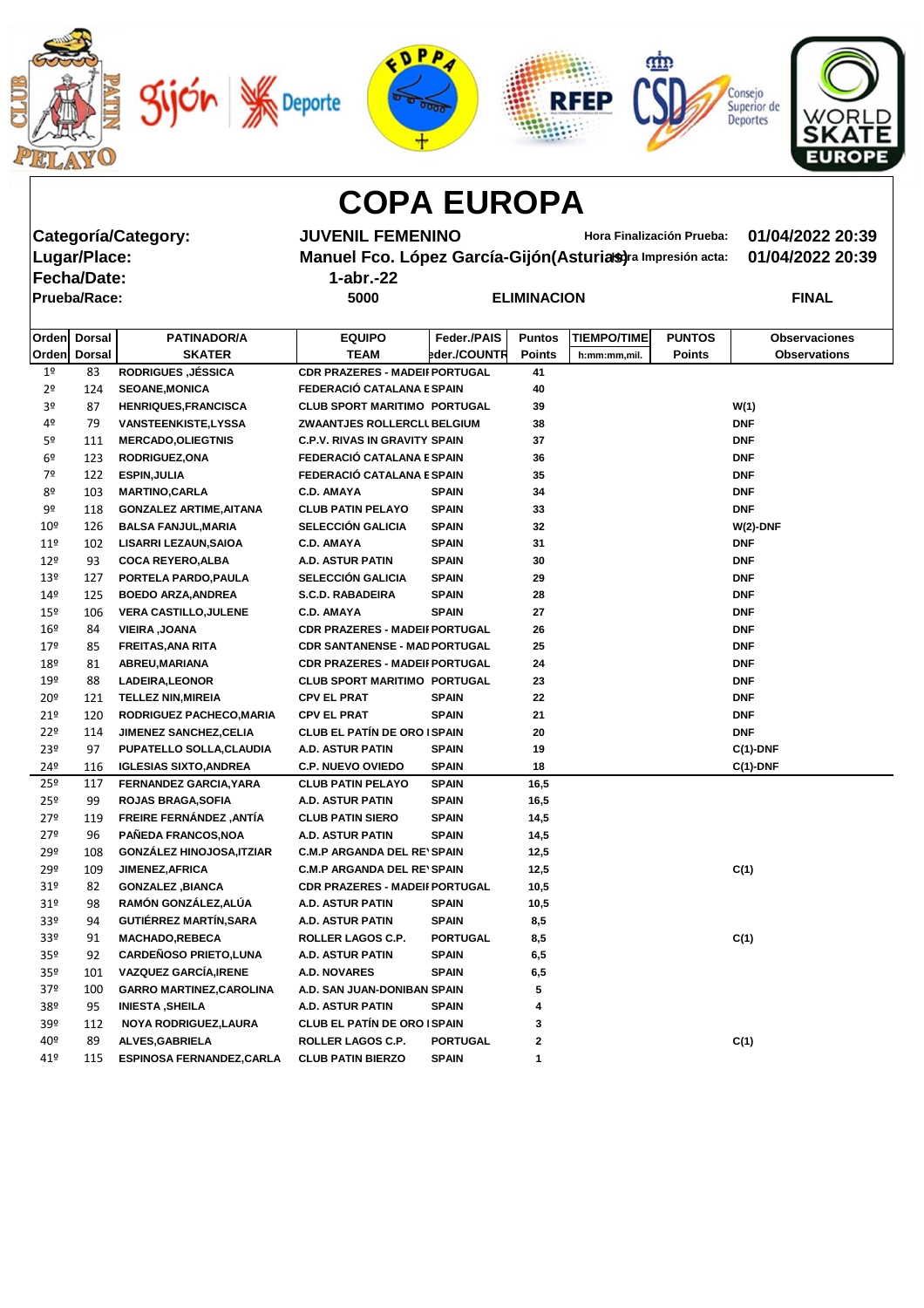|                 |                     |                                                                    | ED<br><b>Deporte</b>                                          |                              |               | <b>RFEP</b>                |                           | Consejo<br>Superior de<br><b>Deportes</b><br>EUROPE |
|-----------------|---------------------|--------------------------------------------------------------------|---------------------------------------------------------------|------------------------------|---------------|----------------------------|---------------------------|-----------------------------------------------------|
|                 |                     |                                                                    | <b>COPA EUROPA</b>                                            |                              |               |                            |                           |                                                     |
|                 |                     | Categoría/Category:                                                | <b>JUVENIL FEMENINO</b>                                       |                              |               |                            | Hora Finalización Prueba: | 02/04/2022 13:07                                    |
|                 | Lugar/Place:        |                                                                    | Manuel Fco. López García-Gijón (Asturias) ra Impresión acta:  |                              |               |                            |                           | 02/04/2022 13:07                                    |
|                 | <b>Fecha/Date:</b>  |                                                                    | $2$ -abr.-22                                                  |                              |               |                            |                           |                                                     |
|                 | <b>Prueba/Race:</b> |                                                                    | 500                                                           |                              | <b>SPRINT</b> |                            |                           | <b>FINAL</b>                                        |
|                 |                     |                                                                    |                                                               |                              |               |                            |                           |                                                     |
| Orden           | <b>Dorsal</b>       | <b>PATINADOR/A</b>                                                 | <b>EQUIPO</b>                                                 | Feder./PAIS                  | <b>Puntos</b> | <b>TIEMPO/TIME</b>         | <b>PUNTOS</b>             | <b>Observaciones</b>                                |
|                 | Orden Dorsal        | <b>SKATER</b>                                                      | <b>TEAM</b>                                                   | eder./COUNTR                 | <b>Points</b> | h:mm:mm,mil.               | <b>Points</b>             | <b>Observations</b>                                 |
| 1 <sup>°</sup>  | 83                  | <b>RODRIGUES, JÉSSICA</b>                                          | <b>CDR PRAZERES - MADEII PORTUGAL</b>                         |                              | 43            | 0:00:49,448                |                           |                                                     |
| 2 <sup>o</sup>  | 123                 | <b>RODRIGUEZ, ONA</b>                                              | FEDERACIÓ CATALANA E SPAIN                                    |                              | 42            | 0:00:49,566                |                           |                                                     |
| 3º              | 79                  | <b>VANSTEENKISTE,LYSSA</b>                                         | <b>ZWAANTJES ROLLERCLI BELGIUM</b>                            |                              | 41            | 0:00:49,674                |                           |                                                     |
| 4º              | 107                 | ZUDAIRE, NAIARA                                                    | <b>C.D. AMAYA</b>                                             | <b>SPAIN</b>                 | 40            | 0:00:49,697                |                           |                                                     |
| 5º              | 122                 | <b>ESPIN, JULIA</b>                                                | FEDERACIÓ CATALANA E SPAIN                                    |                              | 39            | 0:00:50,645                |                           |                                                     |
| 6 <sup>°</sup>  | 106                 | <b>VERA CASTILLO, JULENE</b>                                       | <b>C.D. AMAYA</b>                                             | <b>SPAIN</b>                 | 38            | 0:00:50,815                |                           | FS(1)                                               |
| 7º              | 126                 | <b>BALSA FANJUL, MARIA</b>                                         | <b>SELECCIÓN GALICIA</b>                                      | <b>SPAIN</b>                 | 37            | 0:00:51,141                |                           |                                                     |
| 8º              | 88                  | <b>LADEIRA, LEONOR</b>                                             | <b>CLUB SPORT MARITIMO PORTUGAL</b>                           |                              | 36            | 0:00:51,469                |                           |                                                     |
| 9º              | 114                 | <b>JIMENEZ SANCHEZ, CELIA</b>                                      | <b>CLUB EL PATÍN DE ORO I SPAIN</b>                           |                              | 35            | 0:00:50,906                |                           |                                                     |
| 10 <sup>°</sup> | 82                  | <b>GONZALEZ, BIANCA</b>                                            | <b>CDR PRAZERES - MADEII PORTUGAL</b>                         |                              | 34            | 0:00:51,024                |                           |                                                     |
| 11 <sup>°</sup> | 85                  | <b>FREITAS, ANA RITA</b>                                           | CDR SANTANENSE - MAD PORTUGAL                                 |                              | 33            | 0:00:51,783                |                           |                                                     |
| $12^{\circ}$    | 95                  | <b>INIESTA, SHEILA</b>                                             | A.D. ASTUR PATIN                                              | <b>SPAIN</b>                 | 32            | 0:00:52,786                |                           |                                                     |
| 13 <sup>°</sup> | 80                  | YAÑEZ, MARÍA JOSÉ                                                  | <b>UNIÓN NORTE</b>                                            | <b>COLOMBIA</b>              | 31            | 0:00:51,499                |                           |                                                     |
| 149             | 105                 | <b>SALINAS, IRATI</b>                                              | <b>C.D. AMAYA</b>                                             | <b>SPAIN</b>                 | 30            | 0:00:51,839                |                           |                                                     |
| $15^{\circ}$    | <u> 111</u>         | <b>MERCADO, OLIEGTNIS</b>                                          | <b>C.P.V. RIVAS IN GRAVITY SPAIN</b>                          |                              | 29            | 0:00:52,411                |                           |                                                     |
| 16 <sup>°</sup> | 87                  | <b>HENRIQUES, FRANCISCA</b>                                        | <b>CLUB SPORT MARITIMO PORTUGAL</b>                           |                              | 28            | 0:00:52,806                |                           |                                                     |
| 179             | 93                  | <b>COCA REYERO, ALBA</b>                                           | A.D. ASTUR PATIN                                              | <b>SPAIN</b>                 | 27            | 0:00:52,017                |                           |                                                     |
| 18º             | 124                 | <b>SEOANE, MONICA</b>                                              | FEDERACIÓ CATALANA E SPAIN                                    |                              | 26            | 0:00:52,179                |                           |                                                     |
| 19º             | 125                 | <b>BOEDO ARZA, ANDREA</b>                                          | <b>S.C.D. RABADEIRA</b>                                       | <b>SPAIN</b>                 | 25            | 0:00:52,212                |                           |                                                     |
| 20 <sup>°</sup> | 84                  | <b>VIEIRA, JOANA</b>                                               | <b>CDR PRAZERES - MADEII PORTUGAL</b>                         |                              | 24            | 0:00:52,325                |                           |                                                     |
| 21°             | 102                 | <b>LISARRI LEZAUN, SAIOA</b>                                       | <b>C.D. AMAYA</b>                                             | <b>SPAIN</b>                 | 23            | 0:00:52,361                |                           |                                                     |
| 22 <sup>°</sup> | 103                 | <b>MARTINO, CARLA</b>                                              | <b>C.D. AMAYA</b>                                             | <b>SPAIN</b><br><b>SPAIN</b> | 22            | 0:00:52,719                |                           |                                                     |
| 23º<br>24º      | 118<br>108          | <b>GONZALEZ ARTIME, AITANA</b><br><b>GONZÁLEZ HINOJOSA, ITZIAR</b> | <b>CLUB PATIN PELAYO</b><br><b>C.M.P ARGANDA DEL RE'SPAIN</b> |                              | 21<br>20      | 0:00:52,928<br>0:00:53,089 |                           |                                                     |
| 25º             | 99                  | <b>ROJAS BRAGA, SOFIA</b>                                          | A.D. ASTUR PATIN                                              | <b>SPAIN</b>                 | 19            | 0:00:53,337                |                           |                                                     |
| $26^{\circ}$    | 127                 | PORTELA PARDO, PAULA                                               | <b>SELECCIÓN GALICIA</b>                                      | <b>SPAIN</b>                 | 18            | 0:00:53,414                |                           |                                                     |
| 27 <sup>°</sup> | 120                 | RODRIGUEZ PACHECO, MARIA                                           | <b>CPV EL PRAT</b>                                            | <b>SPAIN</b>                 | 17            | 0:00:53,548                |                           | FS(1)                                               |
| 28º             | 81                  | ABREU, MARIANA                                                     | <b>CDR PRAZERES - MADEII PORTUGAL</b>                         |                              | 16            | 0:00:54,865                |                           |                                                     |
| 29º             | 112                 | NOYA RODRIGUEZ, LAURA                                              | <b>CLUB EL PATÍN DE ORO ISPAIN</b>                            |                              | 15            | 0:00:54,872                |                           | FS(1)                                               |
| 30 <sup>o</sup> | 94                  | <b>GUTIÉRREZ MARTÍN, SARA</b>                                      | A.D. ASTUR PATIN                                              | <b>SPAIN</b>                 | 14            | 0:00:54,950                |                           |                                                     |
| 31 <sup>°</sup> | 96                  | PAÑEDA FRANCOS, NOA                                                | A.D. ASTUR PATIN                                              | <b>SPAIN</b>                 | 13            | 0:00:55,700                |                           |                                                     |
| 32 <sup>o</sup> | 119                 | FREIRE FERNÁNDEZ, ANTÍA                                            | <b>CLUB PATIN SIERO</b>                                       | <b>SPAIN</b>                 | 12            | 0:00:55,952                |                           |                                                     |
| 33º             | 100                 | <b>GARRO MARTINEZ, CAROLINA</b>                                    | A.D. SAN JUAN-DONIBAN SPAIN                                   |                              | 11            | 0:00:57,178                |                           |                                                     |
| 34º             | 97                  | PUPATELLO SOLLA, CLAUDIA                                           | A.D. ASTUR PATIN                                              | <b>SPAIN</b>                 | 10            | 0:00:57,204                |                           |                                                     |
| 35 <sup>°</sup> | 117                 | FERNANDEZ GARCIA, YARA                                             | <b>CLUB PATIN PELAYO</b>                                      | <b>SPAIN</b>                 | 9             | 0:00:57,614                |                           |                                                     |
| 36 <sup>°</sup> | 116                 | <b>IGLESIAS SIXTO, ANDREA</b>                                      | <b>C.P. NUEVO OVIEDO</b>                                      | <b>SPAIN</b>                 | 8             | 0:00:57,762                |                           |                                                     |
| 37º             | 104                 | <b>MARTOS, CLAUDIA</b>                                             | <b>C.D. AMAYA</b>                                             | <b>SPAIN</b>                 | 7             | 0:00:58,152                |                           |                                                     |

38º 113 **FERNANDEZ PADILLA,CLAUDIA CLUB EL PATÍN DE ORO MADRID SPAIN 6 0:00:58,250 FS(1)**

39º 98 **RAMÓN GONZÁLEZ,ALÚA A.D. ASTUR PATIN SPAIN 5 0:00:58,466** 40º 89 **ALVES,GABRIELA ROLLER LAGOS C.P. PORTUGAL 4 0:00:59,634** 41º 101 **VAZQUEZ GARCÍA,IRENE A.D. NOVARES SPAIN 3 0:01:00,388** 42º 115 **ESPINOSA FERNANDEZ,CARLA CLUB PATIN BIERZO SPAIN 2 0:01:00,727** 43º 92 **CARDEÑOSO PRIETO,LUNA A.D. ASTUR PATIN SPAIN 1 0:01:06,296**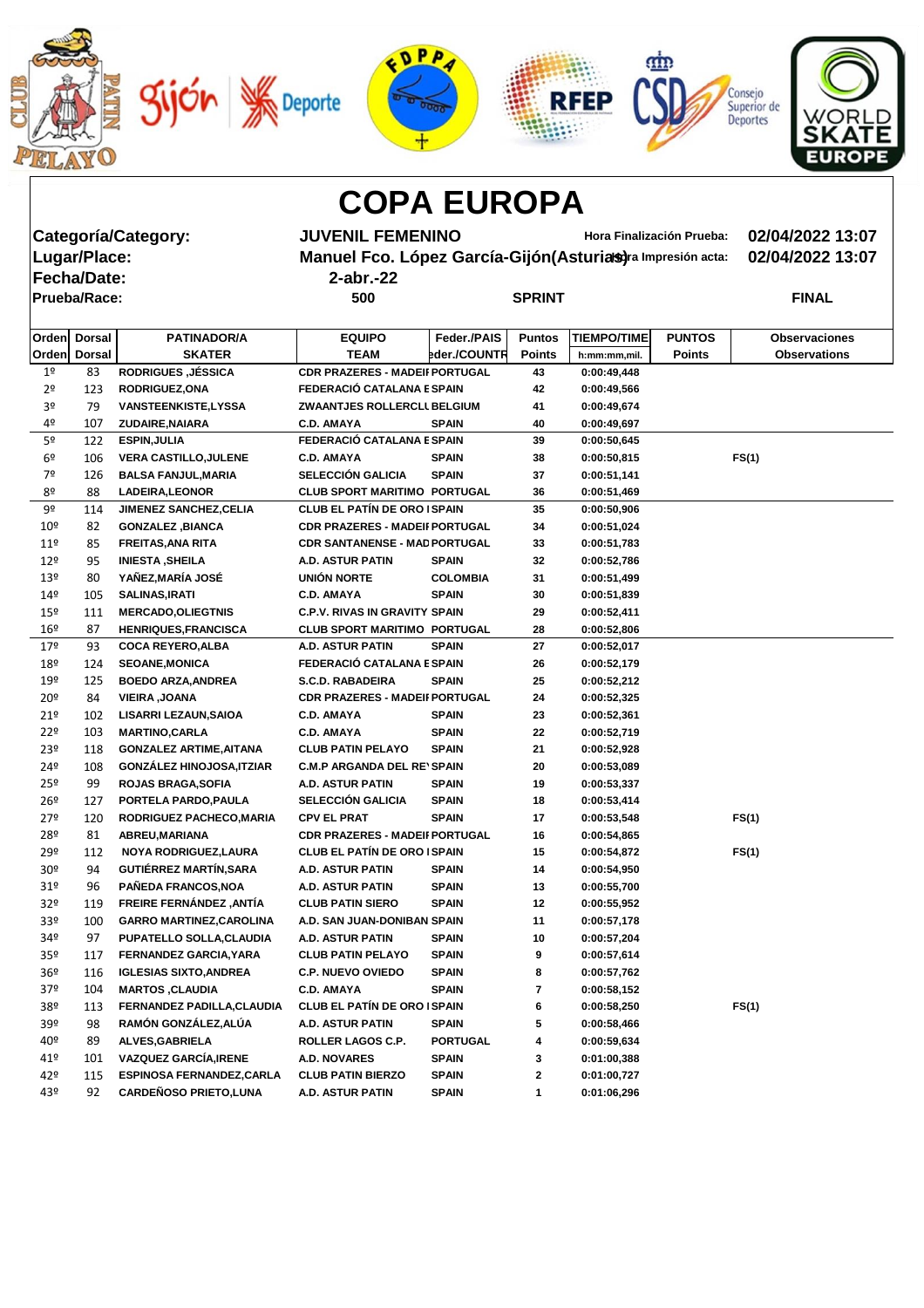









**Fecha/Date: 2-abr.-22**

**Categoría/Category: JUVENIL FEMENINO Hora Finalización Prueba: 02/04/2022 18:29 Manuel Fco. López García-Gijón(Asturias)** ra Impresión acta: 02/04/2022 18:29

| - - - - - - - - - - - - |      |               |              |
|-------------------------|------|---------------|--------------|
| Prueba/Race:            | 5000 | <b>PUNTOS</b> | <b>FINAL</b> |

|                 | Orden Dorsal | <b>PATINADOR/A</b>               | <b>EQUIPO</b>                         | Feder./PAIS     | <b>Puntos</b> | <b>TIEMPO/TIME</b> | <b>PUNTOS</b> | <b>Observaciones</b> |
|-----------------|--------------|----------------------------------|---------------------------------------|-----------------|---------------|--------------------|---------------|----------------------|
|                 | Orden Dorsal | <b>SKATER</b>                    | <b>TEAM</b>                           | eder./COUNTR    | <b>Points</b> | h:mm:mm,mil.       | <b>Points</b> | <b>Observations</b>  |
| 1 <sup>o</sup>  | 83           | <b>RODRIGUES, JÉSSICA</b>        | <b>CDR PRAZERES - MADEII PORTUGAL</b> |                 | 43            | 0:08:45,754        | 14            |                      |
| 2 <sup>o</sup>  | 126          | <b>BALSA FANJUL, MARIA</b>       | <b>SELECCIÓN GALICIA</b>              | <b>SPAIN</b>    | 42            |                    | 8             |                      |
| 3º              | 123          | <b>RODRIGUEZ, ONA</b>            | FEDERACIÓ CATALANA E SPAIN            |                 | 41            |                    | 3             |                      |
| 4º              | 122          | <b>ESPIN, JULIA</b>              | FEDERACIÓ CATALANA E SPAIN            |                 | 40            |                    | 3             |                      |
| 5 <sup>o</sup>  | 124          | <b>SEOANE, MONICA</b>            | FEDERACIÓ CATALANA E SPAIN            |                 | 39            |                    | 2             |                      |
| 6 <sup>o</sup>  | 79           | <b>VANSTEENKISTE,LYSSA</b>       | ZWAANTJES ROLLERCLI BELGIUM           |                 | 38            |                    | $\mathbf 2$   |                      |
| 7º              | 121          | <b>TELLEZ NIN, MIREIA</b>        | <b>CPV EL PRAT</b>                    | <b>SPAIN</b>    | 37            |                    | 1             |                      |
| 8º              | 105          | <b>SALINAS, IRATI</b>            | <b>C.D. AMAYA</b>                     | <b>SPAIN</b>    | 36            |                    | 1             |                      |
| 9º              | 118          | <b>GONZALEZ ARTIME, AITANA</b>   | <b>CLUB PATIN PELAYO</b>              | <b>SPAIN</b>    | 35            |                    |               |                      |
| $10^{\circ}$    | 108          | <b>GONZÁLEZ HINOJOSA, ITZIAR</b> | <b>C.M.P ARGANDA DEL RE'SPAIN</b>     |                 | 34            |                    |               |                      |
| 11 <sup>°</sup> | 87           | <b>HENRIQUES, FRANCISCA</b>      | <b>CLUB SPORT MARITIMO PORTUGAL</b>   |                 | 33            |                    |               |                      |
| $12^{\circ}$    | 102          | <b>LISARRI LEZAUN, SAIOA</b>     | <b>C.D. AMAYA</b>                     | <b>SPAIN</b>    | 32            |                    |               |                      |
| 13 <sup>°</sup> | 106          | <b>VERA CASTILLO, JULENE</b>     | <b>C.D. AMAYA</b>                     | <b>SPAIN</b>    | 31            |                    |               |                      |
| 14 <sup>°</sup> | 84           | <b>VIEIRA, JOANA</b>             | <b>CDR PRAZERES - MADEII PORTUGAL</b> |                 | 30            |                    |               | W(1)                 |
| 15 <sup>°</sup> | 125          | <b>BOEDO ARZA, ANDREA</b>        | <b>S.C.D. RABADEIRA</b>               | <b>SPAIN</b>    | 29            |                    |               |                      |
| 16 <sup>°</sup> | 93           | <b>COCA REYERO, ALBA</b>         | A.D. ASTUR PATIN                      | <b>SPAIN</b>    | 28            |                    |               |                      |
| 179             | 103          | <b>MARTINO, CARLA</b>            | <b>C.D. AMAYA</b>                     | <b>SPAIN</b>    | 27            |                    |               |                      |
| 18º             | 109          | <b>JIMENEZ, AFRICA</b>           | <b>C.M.P ARGANDA DEL RE'SPAIN</b>     |                 | 26            |                    |               |                      |
| 19º             | 81           | ABREU, MARIANA                   | <b>CDR PRAZERES - MADEII PORTUGAL</b> |                 | 25            |                    |               | <b>DNF</b>           |
| 20 <sup>°</sup> | 127          | PORTELA PARDO, PAULA             | <b>SELECCIÓN GALICIA</b>              | <b>SPAIN</b>    | 24            |                    |               | <b>DNF</b>           |
| 21 <sup>°</sup> | 85           | <b>FREITAS, ANA RITA</b>         | <b>CDR SANTANENSE - MAD PORTUGAL</b>  |                 | 23            |                    |               | <b>DNF</b>           |
| 22 <sup>°</sup> | 99           | <b>ROJAS BRAGA, SOFIA</b>        | <b>A.D. ASTUR PATIN</b>               | <b>SPAIN</b>    | 22            |                    |               | <b>DNF</b>           |
| 23º             | 114          | <b>JIMENEZ SANCHEZ, CELIA</b>    | <b>CLUB EL PATÍN DE ORO ISPAIN</b>    |                 | 21            |                    |               | <b>DNF</b>           |
| 24º             | 111          | <b>MERCADO, OLIEGTNIS</b>        | <b>C.P.V. RIVAS IN GRAVITY SPAIN</b>  |                 | 20            |                    |               | <b>DNF</b>           |
| 25º             | 120          | RODRIGUEZ PACHECO, MARIA         | <b>CPV EL PRAT</b>                    | <b>SPAIN</b>    | 19            |                    |               | <b>DNF</b>           |
| 26 <sup>°</sup> | 96           | PAÑEDA FRANCOS, NOA              | <b>A.D. ASTUR PATIN</b>               | <b>SPAIN</b>    | 18            |                    |               | <b>DNF</b>           |
| 27 <sup>°</sup> | 82           | <b>GONZALEZ, BIANCA</b>          | <b>CDR PRAZERES - MADEII PORTUGAL</b> |                 | 17            |                    |               | <b>DNF</b>           |
| 28º             | 112          | NOYA RODRIGUEZ, LAURA            | <b>CLUB EL PATÍN DE ORO ISPAIN</b>    |                 | 16            |                    |               | <b>DNF</b>           |
| 29º             | 101          | <b>VAZQUEZ GARCÍA, IRENE</b>     | A.D. NOVARES                          | <b>SPAIN</b>    | 15            |                    |               | <b>DNF</b>           |
| 30 <sup>°</sup> | 119          | FREIRE FERNÁNDEZ, ANTÍA          | <b>CLUB PATIN SIERO</b>               | <b>SPAIN</b>    | 14            |                    |               | <b>DNF</b>           |
| 31 <sup>o</sup> | 117          | <b>FERNANDEZ GARCIA, YARA</b>    | <b>CLUB PATIN PELAYO</b>              | <b>SPAIN</b>    | 12,5          |                    |               | <b>DNF</b>           |
| 31 <sup>°</sup> | 94           | <b>GUTIÉRREZ MARTÍN, SARA</b>    | A.D. ASTUR PATIN                      | <b>SPAIN</b>    | 12,5          |                    |               | <b>DNF</b>           |
| 33º             | 95           | <b>INIESTA, SHEILA</b>           | A.D. ASTUR PATIN                      | <b>SPAIN</b>    | 10,5          |                    |               | <b>DNF</b>           |
| 33º             | 88           | <b>LADEIRA, LEONOR</b>           | <b>CLUB SPORT MARITIMO PORTUGAL</b>   |                 | 10,5          |                    |               | <b>DNF</b>           |
| 35 <sup>°</sup> | 100          | <b>GARRO MARTINEZ, CAROLINA</b>  | A.D. SAN JUAN-DONIBAN SPAIN           |                 | 8,5           |                    |               | <b>DNF</b>           |
| 35 <sup>°</sup> | 116          | <b>IGLESIAS SIXTO, ANDREA</b>    | <b>C.P. NUEVO OVIEDO</b>              | <b>SPAIN</b>    | 8,5           |                    |               | <b>DNF</b>           |
| 37 <sup>o</sup> | 89           | ALVES, GABRIELA                  | ROLLER LAGOS C.P.                     | <b>PORTUGAL</b> | 6,5           |                    |               | <b>DNF</b>           |
| 37 <sup>°</sup> | 97           | PUPATELLO SOLLA, CLAUDIA         | A.D. ASTUR PATIN                      | <b>SPAIN</b>    | 6,5           |                    |               | <b>DNF</b>           |
| 39º             | 113          | FERNANDEZ PADILLA, CLAUDIA       | <b>CLUB EL PATÍN DE ORO ISPAIN</b>    |                 | 4,5           |                    |               | <b>DNF</b>           |
| 39º             | 98           | RAMÓN GONZÁLEZ, ALÚA             | A.D. ASTUR PATIN                      | <b>SPAIN</b>    | 4,5           |                    |               | <b>DNF</b>           |
| 41º             | 104          | <b>MARTOS, CLAUDIA</b>           | <b>C.D. AMAYA</b>                     | <b>SPAIN</b>    | 3             |                    |               | <b>DNF</b>           |
| 42º             | 92           | <b>CARDEÑOSO PRIETO, LUNA</b>    | A.D. ASTUR PATIN                      | <b>SPAIN</b>    | 2             |                    |               | <b>DNF</b>           |
| 43º             | 115          | <b>ESPINOSA FERNANDEZ, CARLA</b> | <b>CLUB PATIN BIERZO</b>              | <b>SPAIN</b>    | 1             |                    |               |                      |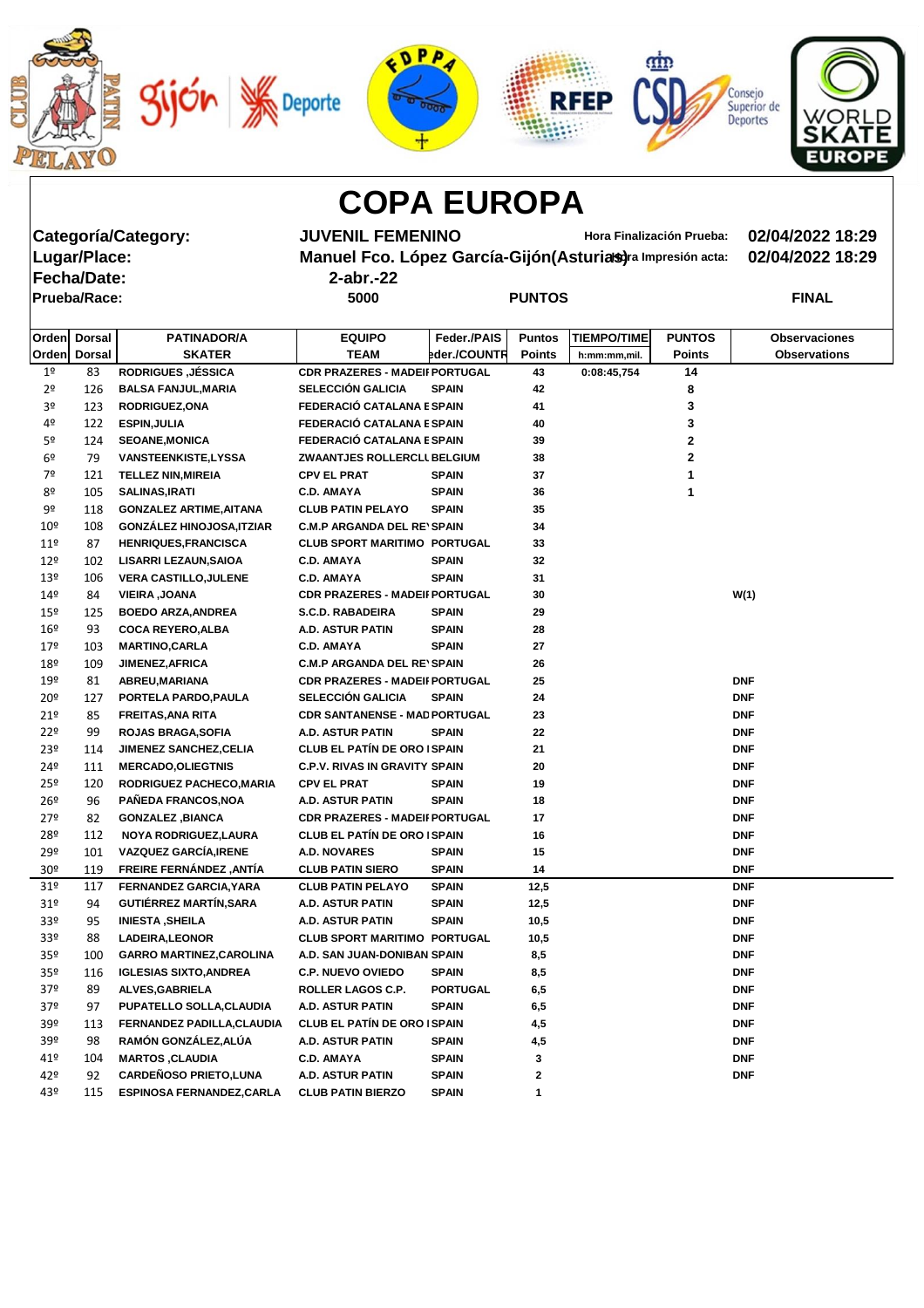







**Fecha/Date: 3-abr.-22**

**Categoría/Category: JUVENIL FEMENINO Hora Finalización Prueba: 03/04/2022 13:19 Manuel Fco. López García-Gijón(Asturias)** ra Impresión acta: 03/04/2022 13:19

| <b>Prueba/Race:</b> | 1000 | <b>SPRINT</b> | <b>FINAL</b> |
|---------------------|------|---------------|--------------|

|                 | Orden Dorsal | <b>PATINADOR/A</b>               | <b>EQUIPO</b>                         | Feder./PAIS     | <b>Puntos</b> | <b>TIEMPO/TIME</b> | <b>PUNTOS</b> | <b>Observaciones</b> |
|-----------------|--------------|----------------------------------|---------------------------------------|-----------------|---------------|--------------------|---------------|----------------------|
|                 | Orden Dorsal | <b>SKATER</b>                    | <b>TEAM</b>                           | eder./COUNTR    | <b>Points</b> | h:mm:mm,mil.       | <b>Points</b> | <b>Observations</b>  |
| 1 <sup>°</sup>  | 83           | <b>RODRIGUES, JÉSSICA</b>        | <b>CDR PRAZERES - MADEII PORTUGAL</b> |                 | 45            | 0:01:47,394        |               |                      |
| 2 <sup>o</sup>  | 107          | ZUDAIRE, NAIARA                  | <b>C.D. AMAYA</b>                     | <b>SPAIN</b>    | 44            |                    |               |                      |
| 3º              | 126          | <b>BALSA FANJUL, MARIA</b>       | <b>SELECCIÓN GALICIA</b>              | <b>SPAIN</b>    | 43            |                    |               |                      |
| 4º              | 122          | <b>ESPIN, JULIA</b>              | FEDERACIÓ CATALANA E SPAIN            |                 | 42            |                    |               |                      |
| 5º              | 79           | <b>VANSTEENKISTE,LYSSA</b>       | ZWAANTJES ROLLERCLI BELGIUM           |                 | 41            |                    |               |                      |
| 6 <sup>o</sup>  | 123          | <b>RODRIGUEZ, ONA</b>            | FEDERACIÓ CATALANA E SPAIN            |                 | 40            |                    |               |                      |
| 7º              | 87           | <b>HENRIQUES, FRANCISCA</b>      | <b>CLUB SPORT MARITIMO PORTUGAL</b>   |                 | 39            |                    |               |                      |
| 8º              | 111          | <b>MERCADO, OLIEGTNIS</b>        | <b>C.P.V. RIVAS IN GRAVITY SPAIN</b>  |                 | 38            |                    |               |                      |
| 9º              | 105          | <b>SALINAS, IRATI</b>            | <b>C.D. AMAYA</b>                     | <b>SPAIN</b>    | 37            | 0:01:37,977        |               |                      |
| 10 <sup>°</sup> | 93           | <b>COCA REYERO, ALBA</b>         | A.D. ASTUR PATIN                      | <b>SPAIN</b>    | 36            | 0:01:39,249        |               |                      |
| $11^{\circ}$    | 121          | <b>TELLEZ NIN, MIREIA</b>        | <b>CPV EL PRAT</b>                    | <b>SPAIN</b>    | 35            | 0:01:39,787        |               |                      |
| 12 <sup>°</sup> | 102          | <b>LISARRI LEZAUN, SAIOA</b>     | <b>C.D. AMAYA</b>                     | <b>SPAIN</b>    | 34            | 0:01:40,386        |               |                      |
| 13 <sup>°</sup> | 84           | <b>VIEIRA, JOANA</b>             | <b>CDR PRAZERES - MADEII PORTUGAL</b> |                 | 33            | 0:01:40,584        |               |                      |
| $14^{\circ}$    | 82           | <b>GONZALEZ, BIANCA</b>          | <b>CDR PRAZERES - MADEII PORTUGAL</b> |                 | 32            | 0:01:41,904        |               |                      |
| $15^{\circ}$    | 125          | <b>BOEDO ARZA, ANDREA</b>        | <b>S.C.D. RABADEIRA</b>               | <b>SPAIN</b>    | 31            | 0:01:41,920        |               |                      |
| 16 <sup>°</sup> | 114          | <b>JIMENEZ SANCHEZ, CELIA</b>    | <b>CLUB EL PATÍN DE ORO ISPAIN</b>    |                 | 30            | 0:01:44,758        |               |                      |
| 179             | 109          | <b>JIMENEZ, AFRICA</b>           | <b>C.M.P ARGANDA DEL RE'SPAIN</b>     |                 | 29            | 0:01:44,597        |               |                      |
| 18º             | 85           | <b>FREITAS, ANA RITA</b>         | <b>CDR SANTANENSE - MAD PORTUGAL</b>  |                 | 28            | 0:01:44,727        |               |                      |
| 19º             | 127          | PORTELA PARDO, PAULA             | <b>SELECCIÓN GALICIA</b>              | <b>SPAIN</b>    | 27            | 0:01:44,778        |               |                      |
| 20º             | 118          | <b>GONZALEZ ARTIME, AITANA</b>   | <b>CLUB PATIN PELAYO</b>              | <b>SPAIN</b>    | 26            | 0:01:44,978        |               |                      |
| 21°             | 124          | <b>SEOANE, MONICA</b>            | FEDERACIÓ CATALANA E SPAIN            |                 | 25            | 0:01:45,013        |               |                      |
| $22^{\circ}$    | 103          | <b>MARTINO, CARLA</b>            | <b>C.D. AMAYA</b>                     | <b>SPAIN</b>    | 24            | 0:01:45,132        |               |                      |
| 23 <sup>°</sup> | 96           | PAÑEDA FRANCOS, NOA              | A.D. ASTUR PATIN                      | <b>SPAIN</b>    | 23            | 0:01:45,184        |               |                      |
| 24º             | 88           | LADEIRA, LEONOR                  | <b>CLUB SPORT MARITIMO PORTUGAL</b>   |                 | 22            | 0:01:45,193        |               | FS(1)                |
| 25º             | 99           | <b>ROJAS BRAGA, SOFIA</b>        | A.D. ASTUR PATIN                      | <b>SPAIN</b>    | 21            | 0:01:45,244        |               |                      |
| $26^{\circ}$    | 80           | YAÑEZ, MARÍA JOSÉ                | <b>UNIÓN NORTE</b>                    | <b>COLOMBIA</b> | 20            | 0:01:45,343        |               |                      |
| $27^{\circ}$    | 81           | ABREU, MARIANA                   | <b>CDR PRAZERES - MADEII PORTUGAL</b> |                 | 19            | 0:01:46,015        |               |                      |
| 28º             | 95           | <b>INIESTA, SHEILA</b>           | A.D. ASTUR PATIN                      | <b>SPAIN</b>    | 18            | 0:01:47,440        |               |                      |
| 29º             | 106          | <b>VERA CASTILLO, JULENE</b>     | <b>C.D. AMAYA</b>                     | <b>SPAIN</b>    | 17            | 0:01:48,074        |               |                      |
| 30 <sup>°</sup> | 97           | <b>PUPATELLO SOLLA, CLAUDIA</b>  | <b>A.D. ASTUR PATIN</b>               | <b>SPAIN</b>    | 16            | 0:01:48,352        |               |                      |
| 31 <sup>o</sup> | 100          | <b>GARRO MARTINEZ, CAROLINA</b>  | A.D. SAN JUAN-DONIBAN SPAIN           |                 | 15            | 0:01:48,527        |               |                      |
| 32 <sup>o</sup> | 108          | <b>GONZÁLEZ HINOJOSA, ITZIAR</b> | <b>C.M.P ARGANDA DEL RE'SPAIN</b>     |                 | 14            | 0:01:49,051        |               |                      |
| 33º             | 120          | RODRIGUEZ PACHECO, MARIA         | <b>CPV EL PRAT</b>                    | <b>SPAIN</b>    | 13            | 0:01:49,408        |               |                      |
| 34º             | 94           | <b>GUTIÉRREZ MARTÍN, SARA</b>    | A.D. ASTUR PATIN                      | <b>SPAIN</b>    | 12            | 0:01:50,464        |               |                      |
| 35 <sup>o</sup> | 116          | <b>IGLESIAS SIXTO, ANDREA</b>    | <b>C.P. NUEVO OVIEDO</b>              | <b>SPAIN</b>    | 11            | 0:01:51,645        |               |                      |
| 36 <sup>°</sup> | 119          | FREIRE FERNÁNDEZ, ANTÍA          | <b>CLUB PATIN SIERO</b>               | <b>SPAIN</b>    | 10            | 0:01:54,137        |               |                      |
| 37 <sup>°</sup> | 101          | <b>VAZQUEZ GARCÍA, IRENE</b>     | <b>A.D. NOVARES</b>                   | <b>SPAIN</b>    | 9             | 0:01:54,203        |               |                      |
| 38º             | 89           | ALVES, GABRIELA                  | ROLLER LAGOS C.P.                     | <b>PORTUGAL</b> | 8             | 0:01:54,651        |               |                      |
| 39º             | 112          | NOYA RODRIGUEZ, LAURA            | <b>CLUB EL PATÍN DE ORO ISPAIN</b>    |                 | 7             | 0:01:55,104        |               |                      |
| 40º             | 117          | FERNANDEZ GARCIA, YARA           | <b>CLUB PATIN PELAYO</b>              | <b>SPAIN</b>    | 6             | 0:01:58,412        |               |                      |
| 41º             | 104          | <b>MARTOS, CLAUDIA</b>           | <b>C.D. AMAYA</b>                     | <b>SPAIN</b>    | 5             | 0:01:58,471        |               |                      |
| 42°             | 113          | FERNANDEZ PADILLA, CLAUDIA       | <b>CLUB EL PATÍN DE ORO ISPAIN</b>    |                 | 4             | 0:02:00,911        |               |                      |
| 43º             | 92           | <b>CARDEÑOSO PRIETO, LUNA</b>    | A.D. ASTUR PATIN                      | <b>SPAIN</b>    | 3             | 0:02:03,400        |               |                      |
| 44º             | 115          | <b>ESPINOSA FERNANDEZ, CARLA</b> | <b>CLUB PATIN BIERZO</b>              | <b>SPAIN</b>    | $\mathbf{2}$  | 0:02:08,022        |               |                      |
|                 |              |                                  |                                       |                 |               |                    |               |                      |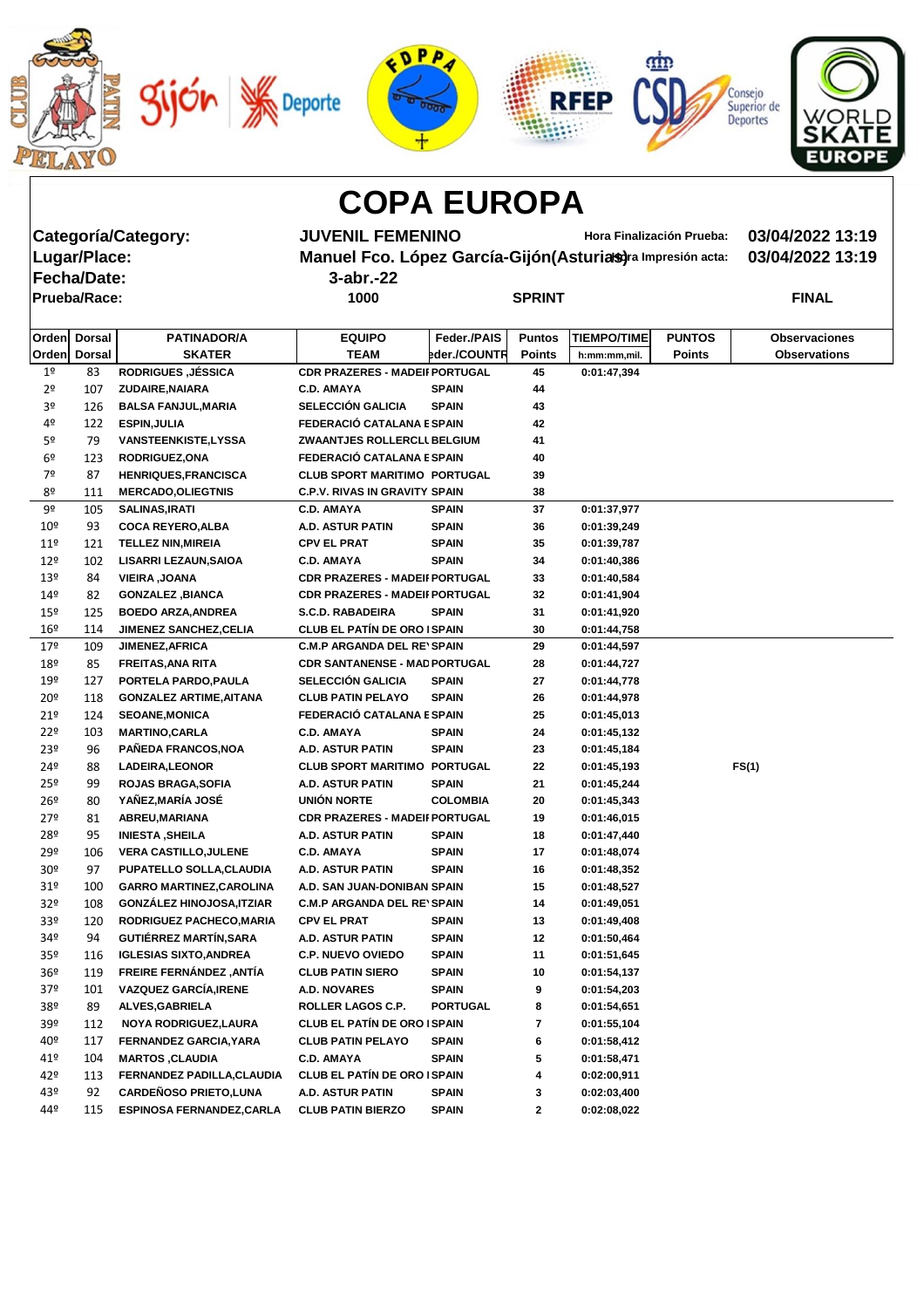

| Categoría/Category:<br>Lugar/Place:<br>Fecha/Date:<br><b>Prueba/Race:</b> |                     |                    | <b>JUVENIL FEMENINO</b><br>Manuel Fco. López García-Gijón (Asturias) ra Impresión acta:<br>$3$ -abr.-22<br>1000 |                    | <b>SPRINT</b> | Hora Finalización Prueba: | 03/04/2022 13:19<br>03/04/2022 13:19<br><b>FINAL</b> |                      |
|---------------------------------------------------------------------------|---------------------|--------------------|-----------------------------------------------------------------------------------------------------------------|--------------------|---------------|---------------------------|------------------------------------------------------|----------------------|
|                                                                           | <b>Orden Dorsal</b> | <b>PATINADOR/A</b> | <b>EQUIPO</b>                                                                                                   | <b>Feder /PAIS</b> | <b>Puntos</b> | <b>TIEMPO/TIME</b>        | <b>PUNTOS</b>                                        | <b>Observaciones</b> |
|                                                                           | Orden Dorsal        | <b>SKATER</b>      | <b>TEAM</b>                                                                                                     | bder./COUNTR       | <b>Points</b> | h:mm:mm.mil.              | <b>Points</b>                                        | <b>Observations</b>  |

45º 98 **RAMÓN GONZÁLEZ,ALÚA A.D. ASTUR PATIN SPAIN 1 0:02:12,037**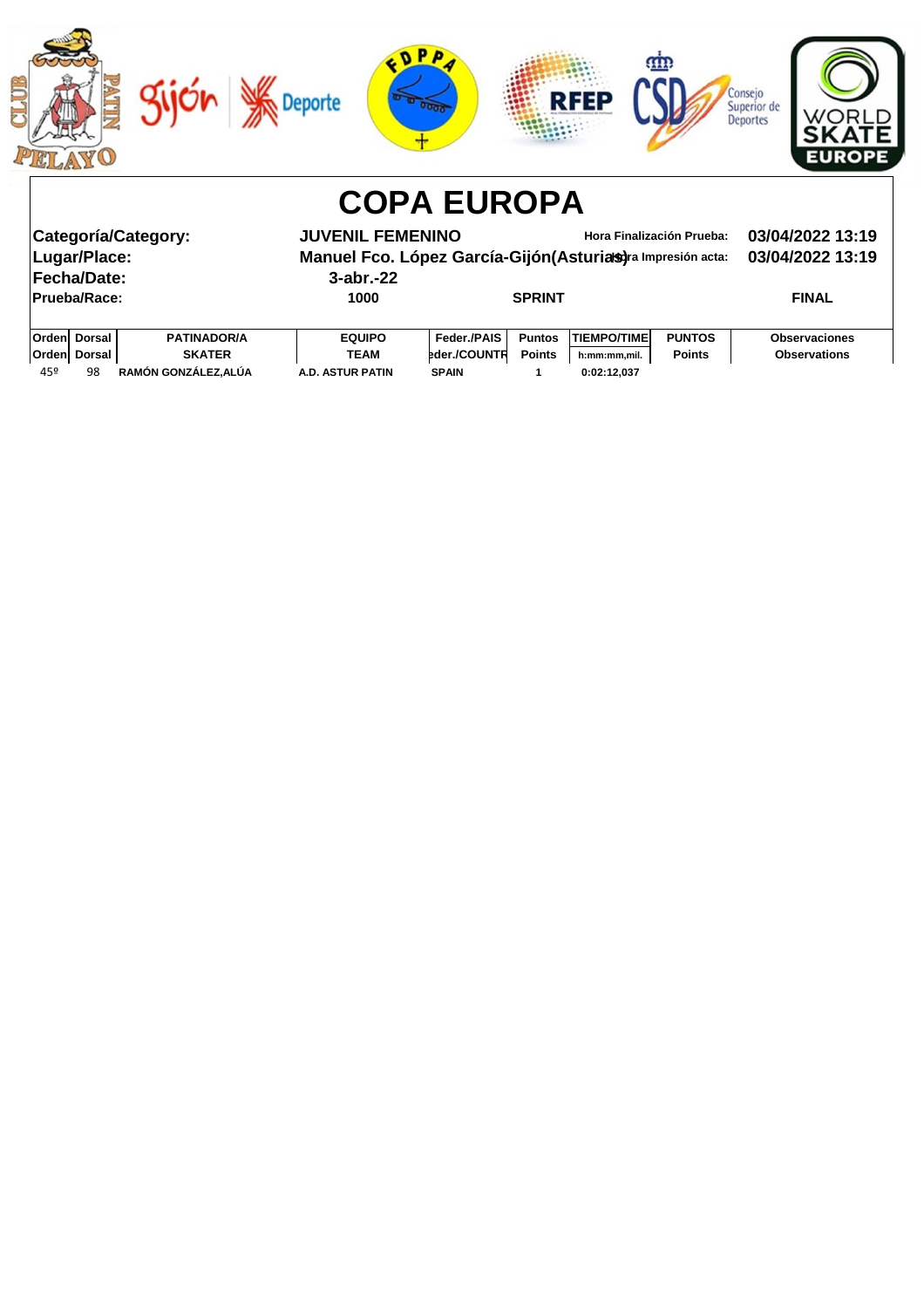|                                                         | <b>Copa Europa</b>                    |                 |                    |                                                                               |                    |                        |                                           |                |  |
|---------------------------------------------------------|---------------------------------------|-----------------|--------------------|-------------------------------------------------------------------------------|--------------------|------------------------|-------------------------------------------|----------------|--|
| Categoría/Category:                                     | <b>JUVENIL FEMENINO</b>               |                 |                    |                                                                               |                    |                        |                                           |                |  |
|                                                         |                                       |                 |                    |                                                                               |                    | <b>PUNTOS / POINTS</b> |                                           |                |  |
|                                                         |                                       |                 | 1ª Jorn.           | 1ª Jorn.                                                                      | 2ª Jorn.           | 3ª Jorn.               | 4ª Jorn.                                  |                |  |
|                                                         |                                       |                 | <b>Manuel Fco.</b> | <b>Manuel Fco.</b>                                                            | <b>Manuel Fco.</b> | <b>Manuel Fco.</b>     | <b>Manuel Fco.</b>                        |                |  |
|                                                         |                                       |                 |                    | López García- López García-                                                   |                    |                        | López García- López García- López García- |                |  |
|                                                         |                                       |                 |                    | Gijón(Asturia   Gijón(Asturia   Gijón(Asturia   Gijón(Asturia   Gijón(Asturia |                    |                        |                                           |                |  |
|                                                         |                                       |                 | S)                 | s)                                                                            | s)                 | s)                     | s)                                        |                |  |
|                                                         |                                       |                 | 01-abr             | 01-abr                                                                        | 02-abr             | 02-abr                 | 03-abr                                    |                |  |
|                                                         |                                       |                 |                    |                                                                               |                    |                        |                                           |                |  |
| <b>PATINADOR/A</b><br><b>Orden Dorsal</b>               | <b>EQUIPO</b>                         | <b>PAIS</b>     |                    | <b>RARRELOJ-PE ELIMINACION</b>                                                | <b>SPRINT</b>      | <b>PUNTOS</b>          | <b>SPRINT</b>                             |                |  |
| <b>SKATER</b><br><b>Place</b><br>Numbe                  | <b>TEAM</b>                           | <b>COUNTRY</b>  | 200                | 5000                                                                          | 500                | 5000                   | 1000                                      | <b>GENERAL</b> |  |
| <b>RODRIGUES ,JÉSSICA</b><br>10<br>83                   | <b>CDR PRAZERES - MADEII PORTUGAL</b> |                 | 38                 | 41                                                                            | 43                 | 43                     | 45                                        | 210            |  |
| 2 <sup>0</sup><br>123 RODRIGUEZ, ONA                    | FEDERACIÓ CATALANA E SPAIN            |                 | 40                 | 36                                                                            | 42                 | 41                     | 40                                        | 199            |  |
| 3 <sup>0</sup><br>79 VANSTEENKISTE,LYSSA                | <b>ZWAANTJES ROLLERCLI BELGIUM</b>    |                 | 36                 | 38                                                                            | 41                 | 38                     | 41                                        | 194            |  |
| 40<br>122 ESPIN, JULIA                                  | <b>FEDERACIÓ CATALANA E SPAIN</b>     |                 | 34                 | 35                                                                            | 39                 | 40                     | 42                                        | 190            |  |
| 5 <sup>0</sup><br>126 BALSA FANJUL, MARIA               | <b>SELECCIÓN GALICIA</b>              | <b>SPAIN</b>    | 31                 | 32                                                                            | 37                 | 42                     | 43                                        | 185            |  |
| 6 <sup>o</sup><br><b>HENRIQUES, FRANCISCA</b><br>87     | <b>CLUB SPORT MARITIMO PORTUGAL</b>   |                 | 37                 | 39                                                                            | 28                 | 33                     | 39                                        | 176            |  |
| 7 <sup>0</sup><br>111 MERCADO, OLIEGTNIS                | <b>C.P.V. RIVAS IN GRAVITY SPAIN</b>  |                 | 39                 | 37                                                                            | 29                 | 20                     | 38                                        | 163            |  |
| 8 <sup>o</sup><br>124 SEOANE, MONICA                    | FEDERACIÓ CATALANA E SPAIN            |                 | 23                 | 40                                                                            | 26                 | 39                     | 25                                        | 153            |  |
| 90<br>106 VERA CASTILLO, JULENE                         | <b>C.D. AMAYA</b>                     | <b>SPAIN</b>    | 35                 | 27                                                                            | 38                 | 31                     | 17                                        | 148            |  |
| 10 <sup>o</sup><br><b>COCA REYERO, ALBA</b><br>93       | <b>A.D. ASTUR PATIN</b>               | <b>SPAIN</b>    | 26                 | 30                                                                            | 27                 | 28                     | 36                                        | 147            |  |
| 11 <sup>0</sup><br><b>BOEDO ARZA, ANDREA</b><br>125     | <b>S.C.D. RABADEIRA</b>               | <b>SPAIN</b>    | 32 <sub>2</sub>    | 28                                                                            | 25                 | 29                     | 31                                        | 145            |  |
| 12 <sup>o</sup><br>118 GONZALEZ ARTIME, AITANA          | <b>CLUB PATIN PELAYO</b>              | <b>SPAIN</b>    | 30                 | 33                                                                            | 21                 | 35                     | 26                                        | 145            |  |
| 13 <sup>0</sup><br>102 LISARRI LEZAUN, SAIOA            | <b>C.D. AMAYA</b>                     | <b>SPAIN</b>    | 22                 | 31                                                                            | 23                 | 32                     | 34                                        | 142            |  |
| 14 <sup>0</sup><br>84 VIEIRA, JOANA                     | <b>CDR PRAZERES - MADEII PORTUGAL</b> |                 | 21                 | 26                                                                            | 24                 | 30                     | 33                                        | 134            |  |
| 15 <sup>o</sup><br>85 FREITAS, ANA RITA                 | <b>CDR SANTANENSE - MAD PORTUGAL</b>  |                 | 25                 | 25                                                                            | 33                 | 23                     | 28                                        | 134            |  |
| 16 <sup>o</sup><br><b>JIMENEZ SANCHEZ, CELIA</b><br>114 | <b>CLUB EL PATÍN DE ORO   SPAIN</b>   |                 | 27                 | 20                                                                            | 35                 | 21                     | 30                                        | 133            |  |
| 17 <sup>o</sup><br>103 MARTINO, CARLA                   | <b>C.D. AMAYA</b>                     | <b>SPAIN</b>    | 18                 | 34                                                                            | 22                 | 27                     | 24                                        | 125            |  |
| 180<br>PORTELA PARDO, PAULA<br>127                      | <b>SELECCIÓN GALICIA</b>              | <b>SPAIN</b>    | 24                 | 29                                                                            | 18                 | 24                     | 27                                        | 122            |  |
| 190<br><b>LADEIRA, LEONOR</b><br>88                     | <b>CLUB SPORT MARITIMO PORTUGAL</b>   |                 | 28                 | 23                                                                            | 36                 | 10,5                   | 22                                        | 119,5          |  |
| 20 <sup>o</sup><br>82 GONZALEZ, BIANCA                  | <b>CDR PRAZERES - MADEII PORTUGAL</b> |                 | 20                 | 10,5                                                                          | 34                 | 17                     | 32                                        | 113,5          |  |
| 21°<br><b>ABREU, MARIANA</b><br>81                      | <b>CDR PRAZERES - MADEII PORTUGAL</b> |                 | 14                 | 24                                                                            | 16                 | 25                     | 19                                        | 98             |  |
| $22^{\circ}$<br>108 GONZÁLEZ HINOJOSA, ITZIAR           | <b>C.M.P ARGANDA DEL RE' SPAIN</b>    |                 | 17                 | 12,5                                                                          | 20                 | 34                     | 14                                        | 97,5           |  |
| <b>23º</b><br><b>ROJAS BRAGA, SOFIA</b><br>99           | A.D. ASTUR PATIN                      | <b>SPAIN</b>    | 16                 | 16,5                                                                          | 19                 | 22                     | 21                                        | 94,5           |  |
| 24 <sup>o</sup><br><b>INIESTA, SHEILA</b><br>95         | <b>A.D. ASTUR PATIN</b>               | <b>SPAIN</b>    | 29                 |                                                                               | 32 <sub>2</sub>    | 10,5                   | 18                                        | 93,5           |  |
| 25°<br>120<br><b>RODRIGUEZ PACHECO, MARIA</b>           | <b>CPV EL PRAT</b>                    | <b>SPAIN</b>    | 19                 | 21                                                                            | 17                 | 19                     | 13                                        | 89             |  |
| PAÑEDA FRANCOS, NOA<br><b>26°</b><br>96                 | <b>A.D. ASTUR PATIN</b>               | <b>SPAIN</b>    | 10                 | 14,5                                                                          | 13                 | 18                     | 23                                        | 78,5           |  |
| <b>GUTIÉRREZ MARTÍN, SARA</b><br>27°<br>94              | <b>A.D. ASTUR PATIN</b>               | <b>SPAIN</b>    | 15                 | 8,5                                                                           | 14                 | 12,5                   | 12                                        | 62             |  |
| 119 FREIRE FERNÁNDEZ, ANTÍA<br><b>28º</b>               | <b>CLUB PATIN SIERO</b>               | <b>SPAIN</b>    | 11                 | 14,5                                                                          | 12                 | 14                     | 10                                        | 61,5           |  |
| 97 PUPATELLO SOLLA, CLAUDIA<br><b>29º</b>               | <b>A.D. ASTUR PATIN</b>               | <b>SPAIN</b>    | 6                  | 19                                                                            | 10                 | 6,5                    | 16                                        | 57,5           |  |
| 30 <sup>o</sup><br>112 NOYA RODRIGUEZ, LAURA            | <b>CLUB EL PATÍN DE ORO SPAIN</b>     |                 | 13                 | 3                                                                             | 15                 | 16                     | $\overline{7}$                            | 54             |  |
| 31 <sup>0</sup><br>116 IGLESIAS SIXTO, ANDREA           | <b>C.P. NUEVO OVIEDO</b>              | <b>SPAIN</b>    | 5                  | 18                                                                            | 8                  | 8,5                    | 11                                        | 50,5           |  |
| 32 <sup>o</sup><br>100 GARRO MARTINEZ, CAROLINA         | A.D. SAN JUAN-DONIBAN SPAIN           |                 | 9                  |                                                                               | 11                 | 8,5                    | 15                                        | 48,5           |  |
| 117 FERNANDEZ GARCIA, YARA<br>33 <sup>0</sup>           | <b>CLUB PATIN PELAYO</b>              | <b>SPAIN</b>    | 4                  | 16,5                                                                          | 9                  | 12,5                   | 6                                         | 48             |  |
| 34°<br><b>VAZQUEZ GARCÍA,IRENE</b><br>101               | <b>A.D. NOVARES</b>                   | <b>SPAIN</b>    | 3                  | 6,5                                                                           | 3                  | 15                     | 9                                         | 36,5           |  |
| 35 <sup>o</sup><br>RAMÓN GONZÁLEZ, ALÚA<br>98           | <b>A.D. ASTUR PATIN</b>               | <b>SPAIN</b>    | 12                 | 10,5                                                                          | 5                  | 4,5                    | $\mathbf{1}$                              | 33             |  |
| 36 <sup>o</sup><br><b>ALVES, GABRIELA</b><br>89         | <b>ROLLER LAGOS C.P.</b>              | <b>PORTUGAL</b> | -1                 | $\mathbf{2}$                                                                  |                    | 6,5                    | 8                                         | 21,5           |  |
| 92 CARDEÑOSO PRIETO, LUNA<br>37 <sup>o</sup>            | <b>A.D. ASTUR PATIN</b>               | <b>SPAIN</b>    | $\mathbf{2}$       | 6,5                                                                           |                    | $\mathbf{2}$           | 3                                         | 14,5           |  |
| 380<br>115 ESPINOSA FERNANDEZ, CARLA                    | <b>CLUB PATIN BIERZO</b>              | <b>SPAIN</b>    | 8                  | -1                                                                            | $\mathbf{2}$       | 1                      | $\overline{2}$                            | 14             |  |
| 105 SALINAS, IRATI<br><b>39°</b>                        | <b>C.D. AMAYA</b>                     | <b>SPAIN</b>    |                    |                                                                               | 30                 | 36                     | 37                                        | 103            |  |
| 40 <sup>o</sup><br>121 TELLEZ NIN, MIREIA               | <b>CPV EL PRAT</b>                    | <b>SPAIN</b>    |                    | 22                                                                            |                    | 37                     | 35                                        | 94             |  |
| 410<br>YAÑEZ,MARÍA JOSÉ<br>80                           | <b>UNIÓN NORTE</b>                    | <b>COLOMBIA</b> | 33                 |                                                                               | 31                 |                        | 20                                        | 84             |  |
| 42°<br>JIMENEZ, AFRICA<br>109                           | <b>C.M.P ARGANDA DEL RE' SPAIN</b>    |                 |                    | 12,5                                                                          |                    | 26                     | 29                                        | 67,5           |  |
| 43°<br>104 MARTOS, CLAUDIA                              | <b>C.D. AMAYA</b>                     | <b>SPAIN</b>    |                    |                                                                               | $\overline{7}$     | 3                      | 5                                         | 15             |  |
| 44 <sup>o</sup><br>113 FERNANDEZ PADILLA, CLAUDIA       | <b>CLUB EL PATÍN DE ORO SPAIN</b>     |                 |                    |                                                                               | 6                  | 4,5                    | 4                                         | 14,5           |  |